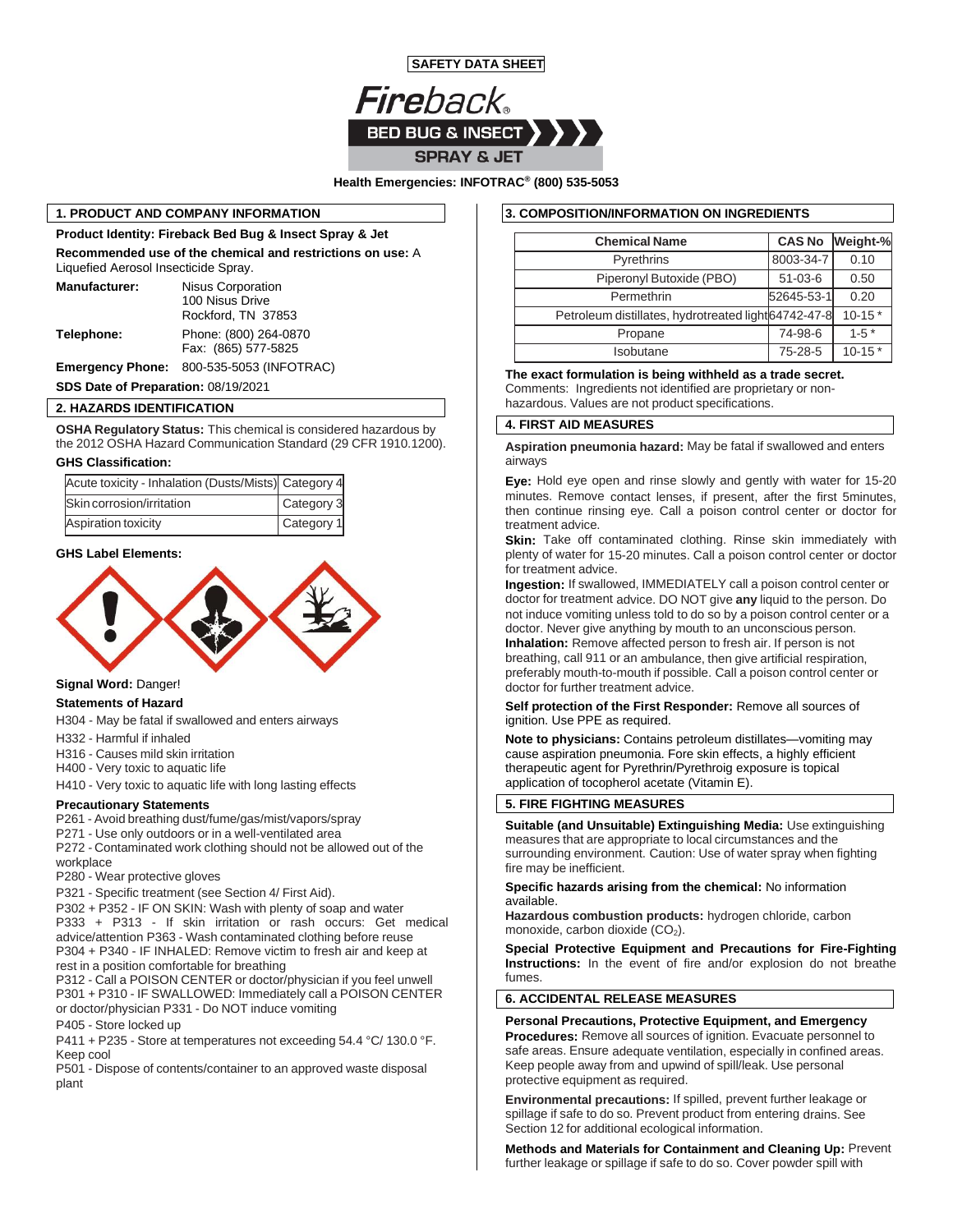plastic sheet or tarp to minimize spreading. Dike far ahead of liquid spill for later disposal. Dam up. Soak up with inert absorbent material (e.g. sand, silica gel, acid binder, universal binder, sawdust). Pick up and transfer to properly labeled containers. Soak up with inert absorbent material.

# **7. HANDLING AND STORAGE**

**Precautions for Safe Handling:** Ensure adequate ventilation, especially in confined areas. Keep away from heat, sparks, flame and other sources of ignition (i.e., pilot lights, electric motors and static electricity). Take precautionary measures against static discharges. Use spark-proof tools and explosion-proof equipment. All equipment used when handling the product must be grounded. Use with local exhaust ventilation. Use personal protective equipment as required. Avoid contact with eyes. Avoid breathing vapors or mists. Contents under pressure. Do not puncture or incinerate cans. Do not stick pin or any other sharp object into opening on top of can. For more information, see product label.

**Conditions for Safe Storage, Including Any Incompatibilities:**  Keep tightly closed in a dry and cool place. Keep in properly labeled containers. Keep containers tightly closed in a cool, well-ventilated place. For more information, see product label.

## **8. EXPOSURE CONTROLS/PERSONAL PROTECTION**

#### **Exposure Guidelines:**

| <b>Chemical</b><br>Name                                          | <b>ACGIH</b><br>TLV            | <b>OSHA PEL</b>                                                                                                         | <b>NIOSH</b><br><b>IDLH</b>                                                      | <b>Supplier</b><br><b>OEL</b>                           |
|------------------------------------------------------------------|--------------------------------|-------------------------------------------------------------------------------------------------------------------------|----------------------------------------------------------------------------------|---------------------------------------------------------|
| Pyrethrins<br>8003-34-7                                          | TWA:<br>5<br>mg/m <sup>3</sup> | TWA:<br>5 mg/m $3$<br>(vacated) TWA:<br>5 mg/m $3$                                                                      | IDLH:<br>5000<br>mq/m <sup>3</sup><br>TWA:<br>5<br>mg/m <sup>3</sup>             |                                                         |
| Petroleum<br>distillates,<br>hydrotreated<br>light<br>64742-47-8 |                                |                                                                                                                         |                                                                                  | TWA: 100<br>ppm<br><b>TWA: 525</b><br>mg/m <sup>3</sup> |
| Propane<br>74-98-6                                               | TWA:<br>1000<br>ppm            | TWA: 1000 ppm<br><b>TWA: 1800</b><br>mg/m <sup>3</sup><br>(vacated) TWA:<br>1000 ppm<br>(vacated) TWA:<br>1800 mg/m $3$ | IDLH:<br>2100<br>ppm<br>TWA:<br>1000<br>ppm<br>TWA:<br>1800<br>mg/m <sup>3</sup> |                                                         |
| Isobutane 75-<br>$28 - 5$                                        | STEL:<br>1000<br>ppm           |                                                                                                                         | TWA:<br>800<br>ppm<br>TWA:<br>1900<br>mg/m <sup>3</sup>                          |                                                         |

#### *NIOSH IDLH Immediately Dangerous to Life or Health*

Ensure adequate ventilation, especially in confined areas. Keep away from heat, sparks, flame and other sources of ignition (i.e., pilot lights, electric motors and static electricity). Take precautionary measures against static discharges. Use spark-proof tools and explosion-proof equipment. All equipment used when handling the product must be grounded. Use with local exhaust ventilation. Use personal protective equipment as required. Avoid contact with eyes. Avoid breathing vapors or mists. Contents under pressure. Do not puncture or incinerate cans. Do not stick pin or any other sharp object into opening on top of can. For more information, see product label.

**General Hygiene Considerations:** While using do not eat, drink or smoke.

## **9. PHYSICAL AND CHEMICAL PROPERTIES**

**Appearance And Odor:** Milky white liquefied gas with mild odor. **Physical State:** Aerosol—compressed liquefied gas **Odor Threshold:** No information available. **Vapor Density:** No information available **Initial Boiling Point/Range:** No information available

**Solubility In Water:** No information available **Vapor Pressure:** No information available **Relative Density:** No information available **Evaporation Rate:** No information available **Melting/Freezing Point:** No information available **pH:** 5-7

**Percent Volatile:** No information available **Octanol/Water Coefficient:** No information available **Decomposition Temperature:** No information available **Viscosity:** No information available **Flammability (solid, gas):** No information available **Flashpoint:** 93.3°C (>200°F) **Autoignition Temperature:** None **Flammable Limits: LEL:** No information available **UEL:** No information available **Bulk density:** 6.61 **VOC Content (%):** 14.7

## **10. STABILITY AND REACTIVITY**

**Reactivity:** No data available.

**Chemical Stability:** Stable under recommended storage conditions. **Possibility of Hazardous Reactions:** None under normal processing **Conditions to Avoid:** Heat, Flame, Sparks.

**Incompatible Materials:** Incompatible with strong acids and bases. Incompatible with oxidizing agents.

**Hazardous Decomposition Products:** Hydrogen chloride, Carbon monoxide, Carbon dioxide (CO<sub>2</sub>).

#### **11. TOXICOLOGICAL INFORMATION**

#### **HEALTH HAZARDS:**

**Ingestion:** Harmful if swallowed. Repeated or high levels of ingestion may cause potentially fatal kidney damage.

**Inhalation:** Inhalation of mists may cause irritation of the nose, throat and upper respiratory tract.

**Eye:** May cause slight irritation with redness, pain and tearing. Product was not irritating in a study with rabbits.

**Skin:** May cause irritation on prolonged or repeated contact. Product was not irritating in a study with rabbits. Negative in a guinea pig sensitization study.

**Chronic:** Avoid repeated exposure.

**Carcinogenicity:** This product does not contain any carcinogens or potential carcinogens as listed by IARC, NTP or OSHA.

**Germ Cell Mutagenicity:** No data available

**Reproductive Toxicity:** No information available

# **Developmental Toxicity:**

**Teratogenicity:** No information available.

STOT—single: No information available.

STOT—repeated exposure: No information available.

**Chronic Toxicity:** Avoid repeated exposure.

**Target Organ Effects:** Central Nervous System.

**Piperonyl Butoxide: Carcinogenicity/Oncogenicity:** At anticipated dietary exposure levels, it is highly unlikely that this product will result in carcinogenic effects.

## **Numerical Measures of Toxicity**:

**Product Toxicity Data:** 

Oral rat  $LD_{50}$ : >5050 mg/kg; Dermal rabbit  $LC_{50}$ : >5050 mg/kg Inhalation rat  $LC_{50}$ : >2.34 mg/L

**Comment:** Toxicology data was bridged from a similar formula.

## **12. ECOLOGICAL INFORMATION**

#### **Ecotoxicity:**

**Persistence and Degradability**: No information available. **Bioaccumulative Potential:** No information available.

| <b>Chemical Name</b> | <b>Partition coefficient; n-Octanol/ Water</b> |
|----------------------|------------------------------------------------|
| Permethrin           | 6.5                                            |
| 52645-53-1           |                                                |
| Propane              | 2.3                                            |
| 74-98-6              |                                                |
| Isobutane            | 2.88                                           |
| 75-28-5              |                                                |

### **Other Adverse Effects:** No information available.

**Environmental hazards (EPA):** Do not discharge effluent containing this product into lakes, streams, ponds, estuaries, oceans or other waters unless in accordance with the requirements of a National Pollutant Discharge Elimination System (NPDES) permit and the permitting authority has been notified in writing prior to discharge. Do